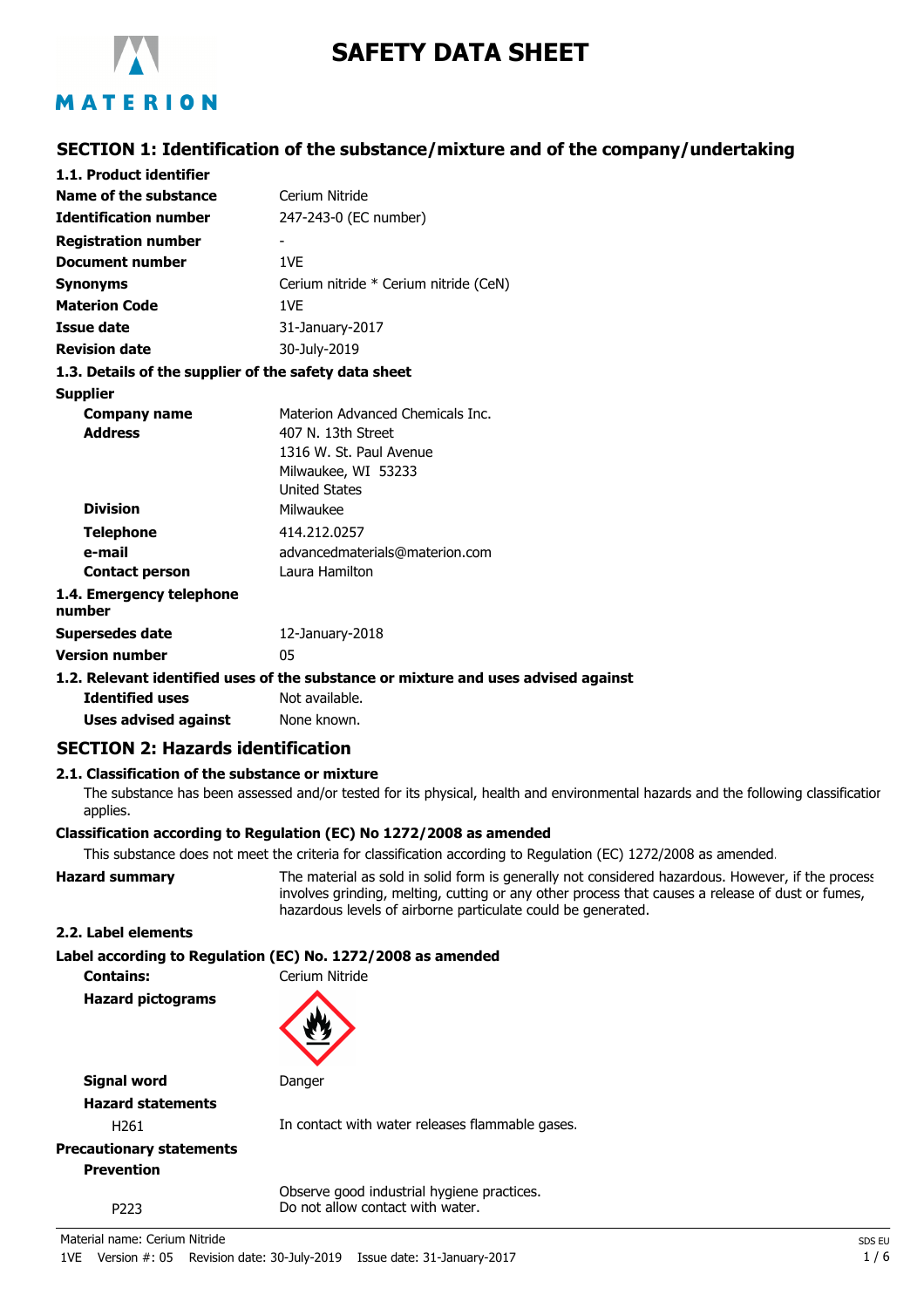| <b>Response</b>                                          | Wash hands after handling. |                                                                                                                                                                                                                                                                                                                                                                                                                                                                                               |                                                                                |  |              |
|----------------------------------------------------------|----------------------------|-----------------------------------------------------------------------------------------------------------------------------------------------------------------------------------------------------------------------------------------------------------------------------------------------------------------------------------------------------------------------------------------------------------------------------------------------------------------------------------------------|--------------------------------------------------------------------------------|--|--------------|
| <b>Storage</b>                                           |                            | Store away from incompatible materials.                                                                                                                                                                                                                                                                                                                                                                                                                                                       |                                                                                |  |              |
| <b>Disposal</b>                                          |                            |                                                                                                                                                                                                                                                                                                                                                                                                                                                                                               | Dispose of waste and residues in accordance with local authority requirements. |  |              |
| <b>Supplemental label</b><br>information                 |                            | 99,9% of the substance consists of component(s) of unknown acute oral toxicity. 99,9% of the<br>substance consists of component(s) of unknown acute dermal toxicity. 99,9% of the substance<br>consists of component(s) of unknown acute hazards to the aquatic environment. 99,9% of the<br>substance consists of component(s) of unknown long-term hazards to the aquatic environment.<br>For further information, please contact the Product Stewardship Department at $+1.800.862.4118$ . |                                                                                |  |              |
| 2.3. Other hazards                                       |                            | Not a PBT or vPvB substance or mixture.                                                                                                                                                                                                                                                                                                                                                                                                                                                       |                                                                                |  |              |
| <b>SECTION 3: Composition/information on ingredients</b> |                            |                                                                                                                                                                                                                                                                                                                                                                                                                                                                                               |                                                                                |  |              |
| 3.1. Substances                                          |                            |                                                                                                                                                                                                                                                                                                                                                                                                                                                                                               |                                                                                |  |              |
| <b>General information</b>                               |                            |                                                                                                                                                                                                                                                                                                                                                                                                                                                                                               |                                                                                |  |              |
| <b>Chemical name</b>                                     | $\frac{0}{0}$              | CAS-No. / EC<br>No.                                                                                                                                                                                                                                                                                                                                                                                                                                                                           | <b>REACH Registration No. Index No.</b>                                        |  | <b>Notes</b> |
| Cerium Nitride                                           | 99,9                       | 25764-08-3<br>247-243-0                                                                                                                                                                                                                                                                                                                                                                                                                                                                       |                                                                                |  |              |

**Classification:** -

#### **List of abbreviations and symbols that may be used above**

DSD: Directive 67/548/EEC.

CLP: Regulation No. 1272/2008.

#: This substance has been assigned Union workplace exposure limit(s).

- #: This substance has been assigned Community workplace exposure limit(s).
- M: M-factor

PBT: persistent, bioaccumulative and toxic substance.

vPvB: very persistent and very bioaccumulative substance.

All concentrations are in percent by weight unless ingredient is a gas. Gas concentrations are in percent by volume.

### **SECTION 4: First aid measures**

Ensure that medical personnel are aware of the material(s) involved, and take precautions to protect themselves. **General information**

### **4.1. Description of first aid measures**

| <b>Inhalation</b>                                                                        | Move to fresh air. Call a physician if symptoms develop or persist.          |
|------------------------------------------------------------------------------------------|------------------------------------------------------------------------------|
| <b>Skin contact</b>                                                                      | Get medical attention if irritation develops and persists.                   |
| Eye contact                                                                              | Rinse with water. Get medical attention if irritation develops and persists. |
| <b>Ingestion</b>                                                                         | Get medical advice/attention if you feel unwell.                             |
| 4.2. Most important<br>symptoms and effects, both<br>acute and delayed                   | Direct contact with eyes may cause temporary irritation.                     |
| 4.3. Indication of any<br>immediate medical attention<br>and special treatment<br>needed | Treat symptomatically.                                                       |

#### **SECTION 5: Firefighting measures**

| <b>General fire hazards</b>                                                                | No unusual fire or explosion hazards noted.                                                |
|--------------------------------------------------------------------------------------------|--------------------------------------------------------------------------------------------|
| 5.1. Extinguishing media<br>Suitable extinguishing<br>media                                | Water fog. Foam. Dry chemical powder. Carbon dioxide (CO2).                                |
| Unsuitable extinguishing<br>media                                                          | None known.                                                                                |
| 5.2. Special hazards arising<br>from the substance or<br>mixture                           | During fire, gases hazardous to health may be formed.                                      |
| 5.3. Advice for firefighters<br><b>Special protective</b><br>equipment for<br>firefighters | Wear suitable protective equipment.                                                        |
| Special firefighting<br>procedures                                                         | Use water spray to cool unopened containers.                                               |
| <b>Specific methods</b>                                                                    | Use standard firefighting procedures and consider the hazards of other involved materials. |
|                                                                                            |                                                                                            |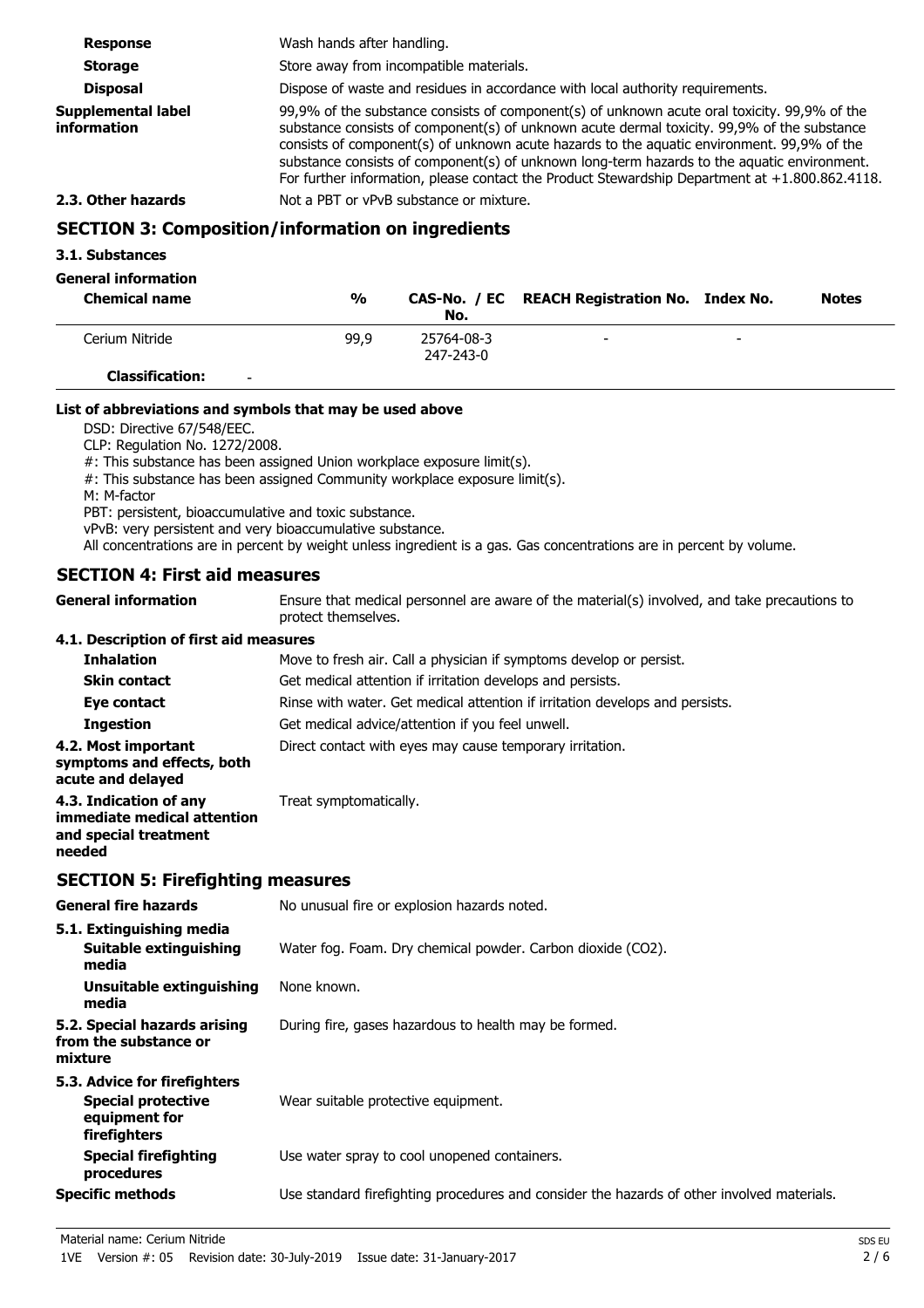## **SECTION 6: Accidental release measures**

|                                                              | 6.1. Personal precautions, protective equipment and emergency procedures                               |
|--------------------------------------------------------------|--------------------------------------------------------------------------------------------------------|
| For non-emergency<br>personnel                               | Keep unnecessary personnel away. For personal protection, see section 8 of the SDS.                    |
| For emergency<br>responders                                  | Keep unnecessary personnel away.                                                                       |
| 6.2. Environmental<br>precautions                            | No special environmental precautions required.                                                         |
| 6.3. Methods and material for<br>containment and cleaning up | Stop the flow of material, if this is without risk. Following product recovery, flush area with water. |
| 6.4. Reference to other<br>sections                          | For personal protection, see section 8. For waste disposal, see section 13.                            |
| <b>SECTION 7: Handling and storage</b>                       |                                                                                                        |

| 7.1. Precautions for safe<br>handling                                   | Use care in handling/storage.                                                                             |
|-------------------------------------------------------------------------|-----------------------------------------------------------------------------------------------------------|
| 7.2. Conditions for safe<br>storage, including any<br>incompatibilities | Store in tightly closed container. Store away from incompatible materials (see Section 10 of the<br>SDS). |
| 7.3. Specific end use(s)                                                | Not available.                                                                                            |

### **SECTION 8: Exposure controls/personal protection**

| 8.1. Control parameters                              |                                                                                                                                                                                                                                                                                                                                                                    |
|------------------------------------------------------|--------------------------------------------------------------------------------------------------------------------------------------------------------------------------------------------------------------------------------------------------------------------------------------------------------------------------------------------------------------------|
| <b>Occupational exposure limits</b>                  | No exposure limits noted for ingredient(s).                                                                                                                                                                                                                                                                                                                        |
| <b>Biological limit values</b>                       | No biological exposure limits noted for the ingredient(s).                                                                                                                                                                                                                                                                                                         |
| <b>Recommended monitoring</b><br>procedures          | Follow standard monitoring procedures.                                                                                                                                                                                                                                                                                                                             |
| <b>Derived no effect levels</b><br>(DNELs)           | Not available.                                                                                                                                                                                                                                                                                                                                                     |
| <b>Predicted no effect</b><br>concentrations (PNECs) | Not available.                                                                                                                                                                                                                                                                                                                                                     |
| 8.2. Exposure controls                               |                                                                                                                                                                                                                                                                                                                                                                    |
| <b>Appropriate engineering</b><br>controls           | Good general ventilation should be used. Ventilation rates should be matched to conditions. If<br>applicable, use process enclosures, local exhaust ventilation, or other engineering controls to<br>maintain airborne levels below recommended exposure limits. If exposure limits have not been<br>established, maintain airborne levels to an acceptable level. |
|                                                      | Individual protection measures, such as personal protective equipment                                                                                                                                                                                                                                                                                              |
| <b>General information</b>                           | Personal protection equipment should be chosen according to the CEN standards and in discussion<br>with the supplier of the personal protective equipment.                                                                                                                                                                                                         |
| <b>Eye/face protection</b>                           | Wear safety glasses with side shields (or goggles).                                                                                                                                                                                                                                                                                                                |
| <b>Skin protection</b>                               |                                                                                                                                                                                                                                                                                                                                                                    |
| - Hand protection                                    | Wear appropriate chemical resistant gloves.                                                                                                                                                                                                                                                                                                                        |
| - Other                                              | Personal protection equipment should be chosen according to the CEN standards and in discussion<br>with the supplier of the personal protective equipment.                                                                                                                                                                                                         |
| <b>Respiratory protection</b>                        | In case of insufficient ventilation, wear suitable respiratory equipment.                                                                                                                                                                                                                                                                                          |
| <b>Thermal hazards</b>                               | Wear appropriate thermal protective clothing, when necessary.                                                                                                                                                                                                                                                                                                      |
| <b>Hygiene measures</b>                              | Always observe good personal hygiene measures, such as washing after handling the material and<br>before eating, drinking, and/or smoking. Routinely wash work clothing and protective equipment to<br>remove contaminants.                                                                                                                                        |
| <b>Environmental exposure</b><br>controls            | Good general ventilation should be used. Ventilation rates should be matched to conditions. If<br>applicable, use process enclosures, local exhaust ventilation, or other engineering controls to<br>maintain airborne levels below recommended exposure limits. If exposure limits have not been<br>established, maintain airborne levels to an acceptable level. |
| <b>SECTION 9: Physical and chemical properties</b>   |                                                                                                                                                                                                                                                                                                                                                                    |

## **9.1. Information on basic physical and chemical properties**

| <b>Physical state</b> | Solid. |
|-----------------------|--------|
| Form                  | Solid. |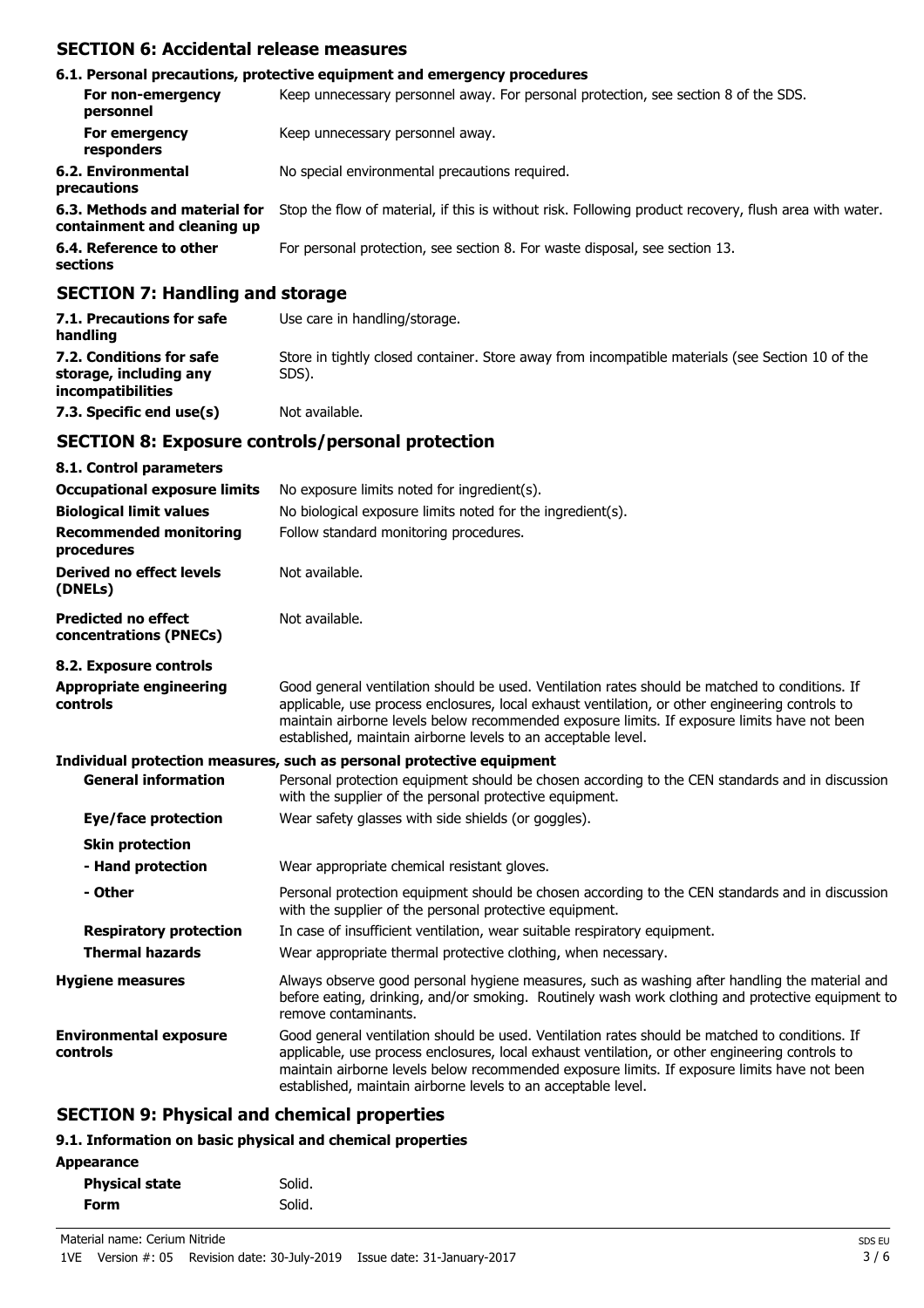| Colour                                            | Not available.                  |
|---------------------------------------------------|---------------------------------|
| Odour                                             | Not available.                  |
| <b>Odour threshold</b>                            | Not available.                  |
| рH                                                | Not available.                  |
| <b>Melting point/freezing point</b>               | Not available.                  |
| Initial boiling point and<br>boiling range        | Not available.                  |
| <b>Flash point</b>                                | Not available.                  |
| <b>Evaporation rate</b>                           | Not available.                  |
| Flammability (solid, gas)                         | Not available.                  |
| Upper/lower flammability or explosive limits      |                                 |
| <b>Flammability limit - lower</b><br>(%)          | Not available.                  |
| <b>Flammability limit -</b><br>upper $(% )$       | Not available.                  |
| <b>Vapour pressure</b>                            | < 0,0000001 kPa (25 °C (77 °F)) |
| <b>Vapour density</b>                             | Not available.                  |
| <b>Relative density</b>                           | Not available.                  |
| Solubility(ies)                                   |                                 |
| Solubility (water)                                | Not available.                  |
| <b>Partition coefficient</b><br>(n-octanol/water) | Not available.                  |
| <b>Auto-ignition temperature</b>                  | Not available.                  |
| <b>Decomposition temperature</b>                  | Not available.                  |
| <b>Viscosity</b>                                  | Not available.                  |
| <b>Explosive properties</b>                       | Not explosive.                  |
| <b>Oxidising properties</b>                       | Not oxidising.                  |
| 9.2. Other information                            |                                 |
| Molecular formula                                 | CeN                             |
| Molecular weight                                  | 154,12 g/mol                    |

## **SECTION 10: Stability and reactivity**

| 10.1. Reactivity                            | Not available.                                                                                                             |
|---------------------------------------------|----------------------------------------------------------------------------------------------------------------------------|
| 10.2. Chemical stability                    | Material is stable under normal conditions.                                                                                |
| 10.3. Possibility of hazardous<br>reactions | No dangerous reaction known under conditions of normal use.                                                                |
| 10.4. Conditions to avoid                   | Keep away from heat, hot surfaces, sparks, open flames and other ignition sources. Contact with<br>incompatible materials. |
| 10.5. Incompatible materials                | None known.                                                                                                                |
| 10.6. Hazardous<br>decomposition products   | No hazardous decomposition products are known.                                                                             |

## **SECTION 11: Toxicological information**

| <b>General information</b>                 | Occupational exposure to the substance or mixture may cause adverse effects. |  |
|--------------------------------------------|------------------------------------------------------------------------------|--|
| Information on likely routes of exposure   |                                                                              |  |
| <b>Inhalation</b>                          | Due to lack of data the classification is not possible.                      |  |
| <b>Skin contact</b>                        | Due to lack of data the classification is not possible.                      |  |
| Eye contact                                | Due to lack of data the classification is not possible.                      |  |
| <b>Ingestion</b>                           | Due to lack of data the classification is not possible.                      |  |
| <b>Symptoms</b>                            | Exposure may cause temporary irritation, redness, or discomfort.             |  |
| 11.1. Information on toxicological effects |                                                                              |  |
| <b>Acute toxicity</b>                      | Not known.                                                                   |  |
| <b>Skin corrosion/irritation</b>           | Due to partial or complete lack of data the classification is not possible.  |  |
| Serious eye damage/eye<br>irritation       | Due to partial or complete lack of data the classification is not possible.  |  |
| <b>Respiratory sensitisation</b>           | Due to partial or complete lack of data the classification is not possible.  |  |

Material name: Cerium Nitride SDS EU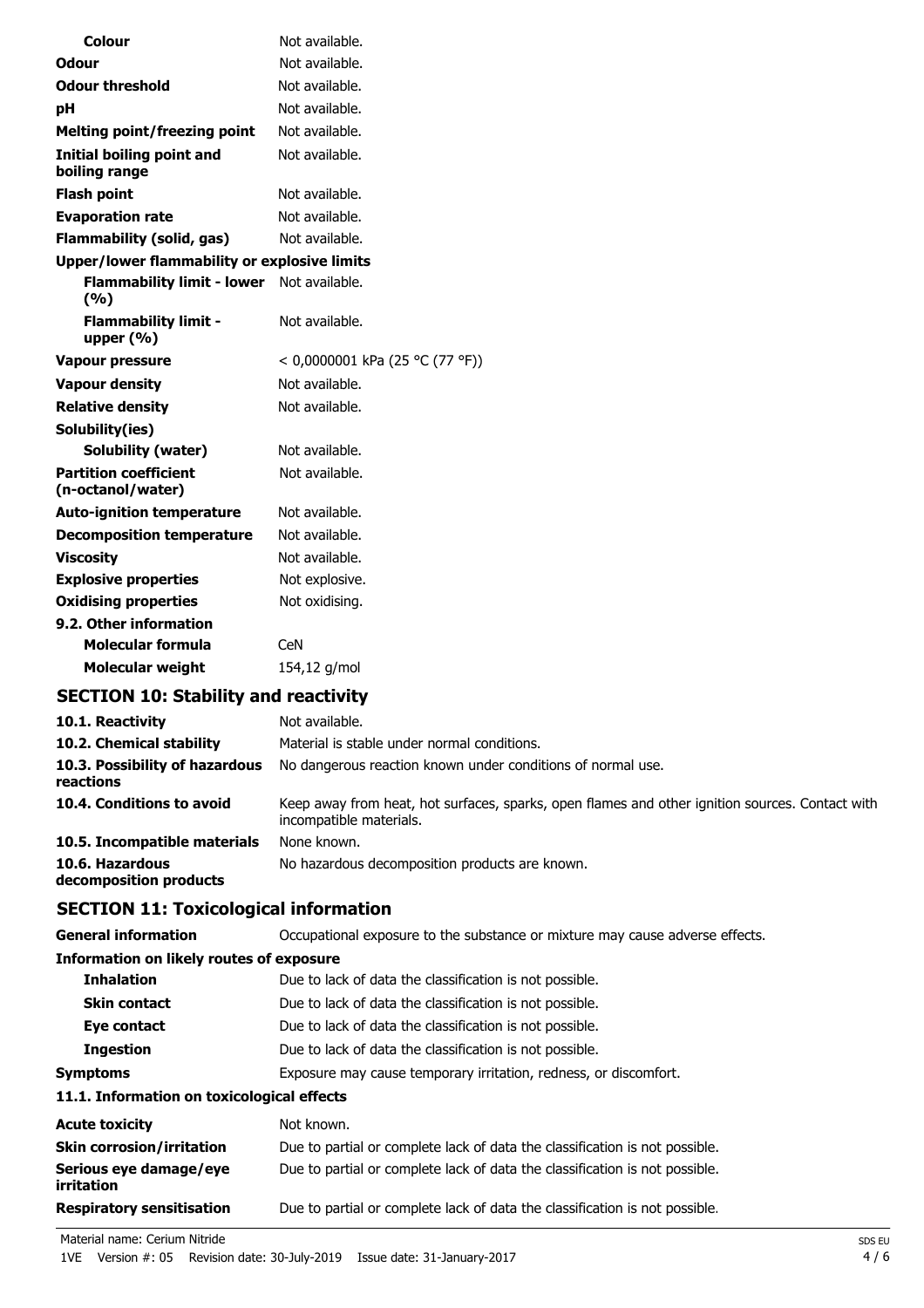| <b>Skin sensitisation</b>                                                                                                            | Due to partial or complete lack of data the classification is not possible. |  |
|--------------------------------------------------------------------------------------------------------------------------------------|-----------------------------------------------------------------------------|--|
| <b>Germ cell mutagenicity</b>                                                                                                        | Due to partial or complete lack of data the classification is not possible. |  |
| Carcinogenicity                                                                                                                      | Due to partial or complete lack of data the classification is not possible. |  |
| Hungary. 26/2000 EüM Ordinance on protection against and preventing risk relating to exposure to carcinogens<br>at work (as amended) |                                                                             |  |
| Not listed.                                                                                                                          |                                                                             |  |
| <b>Reproductive toxicity</b>                                                                                                         | Due to partial or complete lack of data the classification is not possible. |  |
| Specific target organ toxicity<br>- single exposure                                                                                  | Due to partial or complete lack of data the classification is not possible. |  |
| Specific target organ toxicity<br>- repeated exposure                                                                                | Due to partial or complete lack of data the classification is not possible. |  |
| <b>Aspiration hazard</b>                                                                                                             | Due to partial or complete lack of data the classification is not possible. |  |
| Mixture versus substance<br>information                                                                                              | No information available.                                                   |  |
| <b>Other information</b>                                                                                                             | Not available.                                                              |  |

### **SECTION 12: Ecological information**

| 12.1. Toxicity                                            | Due to partial or complete lack of data the classification for hazardous to the aquatic environment,<br>is not possible.                                                                   |
|-----------------------------------------------------------|--------------------------------------------------------------------------------------------------------------------------------------------------------------------------------------------|
| 12.2. Persistence and<br>degradability                    | No data is available on the degradability of this product.                                                                                                                                 |
| 12.3. Bioaccumulative<br>potential                        | No data available.                                                                                                                                                                         |
| <b>Partition coefficient</b><br>n-octanol/water (log Kow) | Not available.                                                                                                                                                                             |
| <b>Bioconcentration factor (BCF)</b>                      | Not available.                                                                                                                                                                             |
| 12.4. Mobility in soil                                    | No data available.                                                                                                                                                                         |
| 12.5. Results of PBT and<br><b>vPvB</b> assessment        | Not a PBT or vPvB substance or mixture.                                                                                                                                                    |
| 12.6. Other adverse effects                               | No other adverse environmental effects (e.g. ozone depletion, photochemical ozone creation<br>potential, endocrine disruption, global warming potential) are expected from this component. |

## **SECTION 13: Disposal considerations**

## **13.1. Waste treatment methods**

| <b>Residual waste</b>                  | Dispose of in accordance with local regulations. Empty containers or liners may retain some product<br>residues. This material and its container must be disposed of in a safe manner (see: Disposal<br>instructions). |
|----------------------------------------|------------------------------------------------------------------------------------------------------------------------------------------------------------------------------------------------------------------------|
| <b>Contaminated packaging</b>          | Since emptied containers may retain product residue, follow label warnings even after container is<br>emptied. Empty containers should be taken to an approved waste handling site for recycling or<br>disposal.       |
| <b>EU waste code</b>                   | The Waste code should be assigned in discussion between the user, the producer and the waste<br>disposal company.                                                                                                      |
| <b>Disposal</b><br>methods/information | Collect and reclaim or dispose in sealed containers at licensed waste disposal site.                                                                                                                                   |
| <b>Special precautions</b>             | Dispose in accordance with all applicable regulations.                                                                                                                                                                 |

## **SECTION 14: Transport information**

#### **ADR**

14.1. - 14.6.: Not regulated as dangerous goods.

### **RID**

14.1. - 14.6.: Not regulated as dangerous goods.

#### **ADN**

14.1. - 14.6.: Not regulated as dangerous goods.

#### **IATA**

14.1. - 14.6.: Not regulated as dangerous goods.

## **IMDG**

14.1. - 14.6.: Not regulated as dangerous goods.

## **SECTION 15: Regulatory information**

### **15.1. Safety, health and environmental regulations/legislation specific for the substance or mixture**